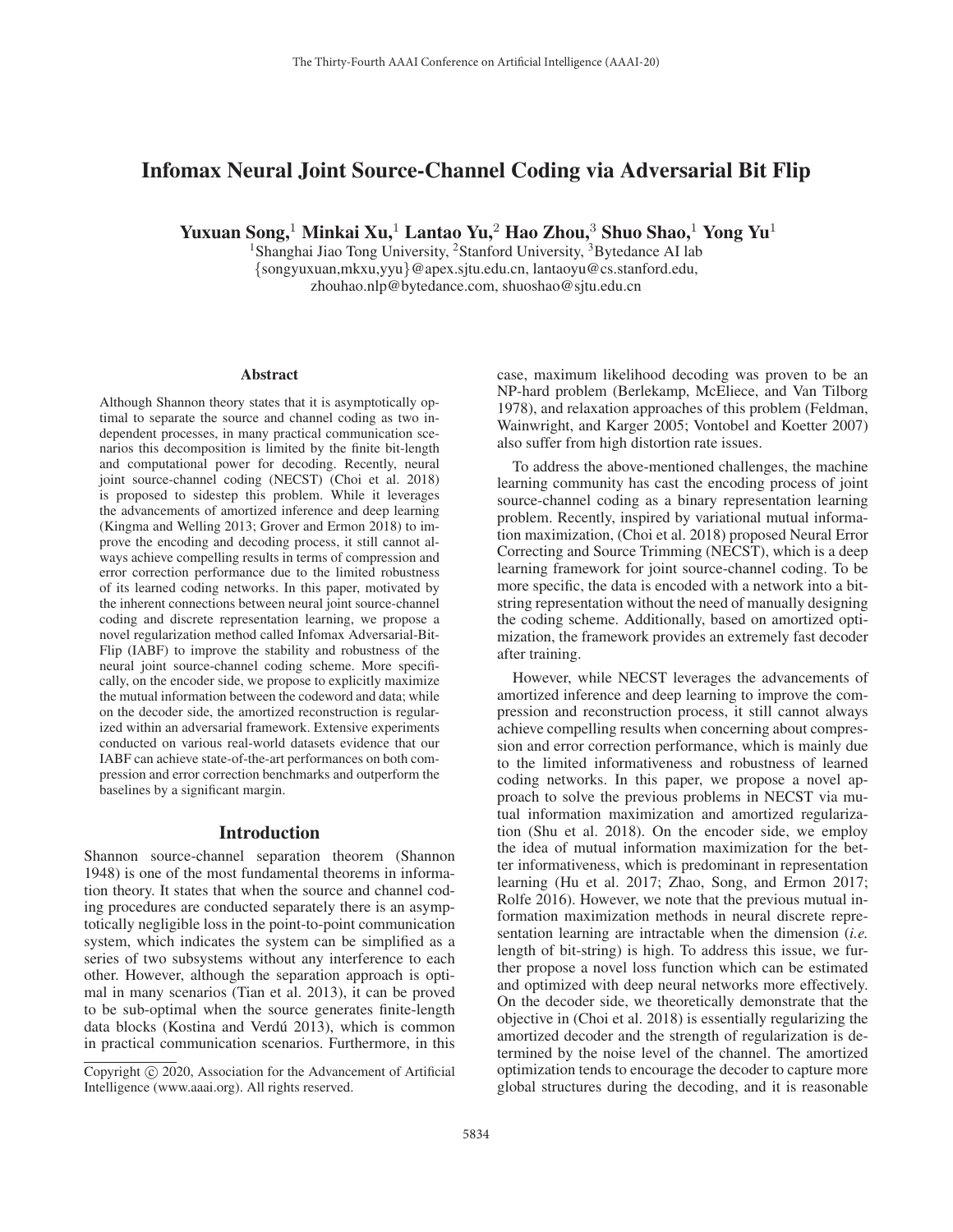to be suitably regularized. Based on this intuition, we further proposed "Adversarial Bits Flip", a new regularization mechanism for discrete input neural network to improve the robustness of coding scheme.

More specifically, our contributions can be summarized as follows:

- We propose a novel mutual information maximization framework, which is scalable for high-dimensional discrete representation learning;
- Theoretical analysis of the learning paradigm in neural joint source-channel coding is conducted. Based on the theoretical understanding, we propose a novel virtual adversarial regularization method to improve the robustness of the discrete-input decoder networks;
- We conduct extensive experiments on various benchmark datasets and different tasks. Empirical evidence demonstrates the effectiveness of our methods on both reducing the distortion with finite bit-length and learning useful representation for downstream tasks.

#### Related Work

Generative models have been regarded as the backbones of both lossless and lossy compression methods. Recently, there are a surge of studies on applying deep generative models to lossy compression. (Ballé et al. 2018) proposed to substitute the fixed prior in Variational Auto-encoder (VAE) with a learnable scale hyper-prior such that the structure information can be better presented for effective compression. (Theis et al. 2017) utilized autoencoding framework to obtain the optimal number of bits for compressing images. Likelihood-free methods based on adversarial learning are also proposed to learn neural codes for better compression (Santurkar, Budden, and Shavit 2018).

The robustness of the learned coding scheme is another important topic under the communication setting. Here we discuss two recent progress in the aspect of the involvement of channel noise. (Grover and Ermon 2018) proposed Uncertainty Autoencoder (UAE) to learn the compressed representation of the original inputs, and (Choi et al. 2018) can be seen as a discrete version of UAE, *i.e.*, both the codewords and the noise model is no longer continuous. Both (Grover and Ermon 2018) and (Choi et al. 2018) maximize the mutual information within a variational framework, while in our work, we tend to enhance the mutual information between the codewords and the input data without introducing any variational approximation. In the literature of informationtheoretic approach for representation learning, (Chen et al. 2016; Hjelm et al. 2018; van den Oord, Vinyals, and others 2017; Zhao, Song, and Ermon 2018) also proposed to utilize information maximization to improve representation learning. However, in their settings, the discrete latent noise is not involved. Specifically, (Hu et al. 2017) introduced a component for regularizing the encoder function with Virtual Adversarial Training (VAT) (Miyato et al. 2015). Although both inspired by VAT, our method instead regularizes the decoder function. The underlying motivations are also different: (Hu et al. 2017) tend to impose intended invariance on discrete

representations, while our method aims to enhance the robustness of coding scheme by stimulating and improving the worst-case performance for some channel noise level.

### Background and Notations

# Joint Source and Channel Coding

To begin with, we firstly formulate the problem of communicating data across a noisy channel. Following the notations in (Choi et al. 2018), we denote the input space as  $X \subseteq \mathbb{R}^n$ , and the source distribution on the input space as  $p_{data}(x)$ . The communication system encodes a block of data  $x_{1:n}$ *i.i.d.* drawn from  $p_{data}(x)$  into codewords. Specifically, for each data instance  $x$ , the corresponding codeword  $y$  is a binary code of length m, *i.e.*,  $y_{1:m} \in \mathcal{Y} = \{0, 1\}^m$ . The codeword will then be transmitted through a noisy channel, which results in a *corrupted* codeword  $\hat{y}_{1:m} \in \mathcal{Y}$ . After receiving the noisy codes, the decoder will produce a reconstructed version  $\hat{x} \in \mathcal{X}$ . The ultimate goal is to minimize the overall distortion, *i.e.*, minimizing the  $\ell_p$  norm  $||x - \hat{x}||_p$ (typically  $p = 1$  or 2).

Source encoder tries to compress source message into a bit-string with as less number of bits as possible. While channel encoder tends to re-introduces redundancies for error correction after the transmission through noisy channel. Shannon proved that the above scheme is optimal for infinitely long messages in the separation theorem (Shannon 1948). While in practice, when the bit-length is finite, a joint source-channel coding algorithm can have a better performance than the separated source-channel coding (Pilc 1967).

### Autoencoder and Variational Information Maximization

Autoencoder (Ballard 1987) consists of a pair of parameterized functions, an encoder  $(f_{\theta})$  and a decoder  $(f_{\phi})$ . The encoder maps sample  $x$  from the *n*-dimensional data space  $X$  to a codeword  $y$  in the m-dimensional latent space  $Y$ , and the decoder defines a function from the latent space to the data space. Typically, an autoencoder seeks to minimize the  $l_2$  reconstruction error over a dataset  $\mathcal{D}$ :

$$
\min_{f_{\theta}, f_{\phi}} \sum_{x \in \mathcal{D}} \|x - f_{\phi}(f_{\theta}(x))\|_2^2.
$$
 (1)

Usually both  $f_{\phi}$  and  $f_{\theta}$  are parameterized with neural networks. When probabilistic encoder and decoder are utilized, the encoding part and the decoding part essentially imply corresponding conditional distributions, *i.e.*  $p_{\theta}(\mathbf{y}|\mathbf{x})$  and  $q_{\phi}(\mathbf{x}|\mathbf{y})$ . And the corresponding joint distribution  $p_{\theta}(\mathbf{x}, \mathbf{y})$ between the two random variables is also defined by the factorization  $p_{\theta}(x, y) = p_{\theta}(y|x)p_{data}(x)$ . When the objective is to obtain informative measurements to reconstruct the original signal effectively, it is reasonable to maximize the mutual information  $I_{\theta}(X, Y)$  between these two random variables  $X$  and  $Y$ :

$$
\max_{\theta} I_{\theta}(X, Y) = \int p_{\theta}(\boldsymbol{x}, \boldsymbol{y}) \log \frac{p_{\theta}(\boldsymbol{x}, \boldsymbol{y})}{p_{\text{data}}(\boldsymbol{x}) p_{\theta}(\boldsymbol{y})} dxdy
$$

$$
= H(X) - H_{\theta}(X|Y) \tag{2}
$$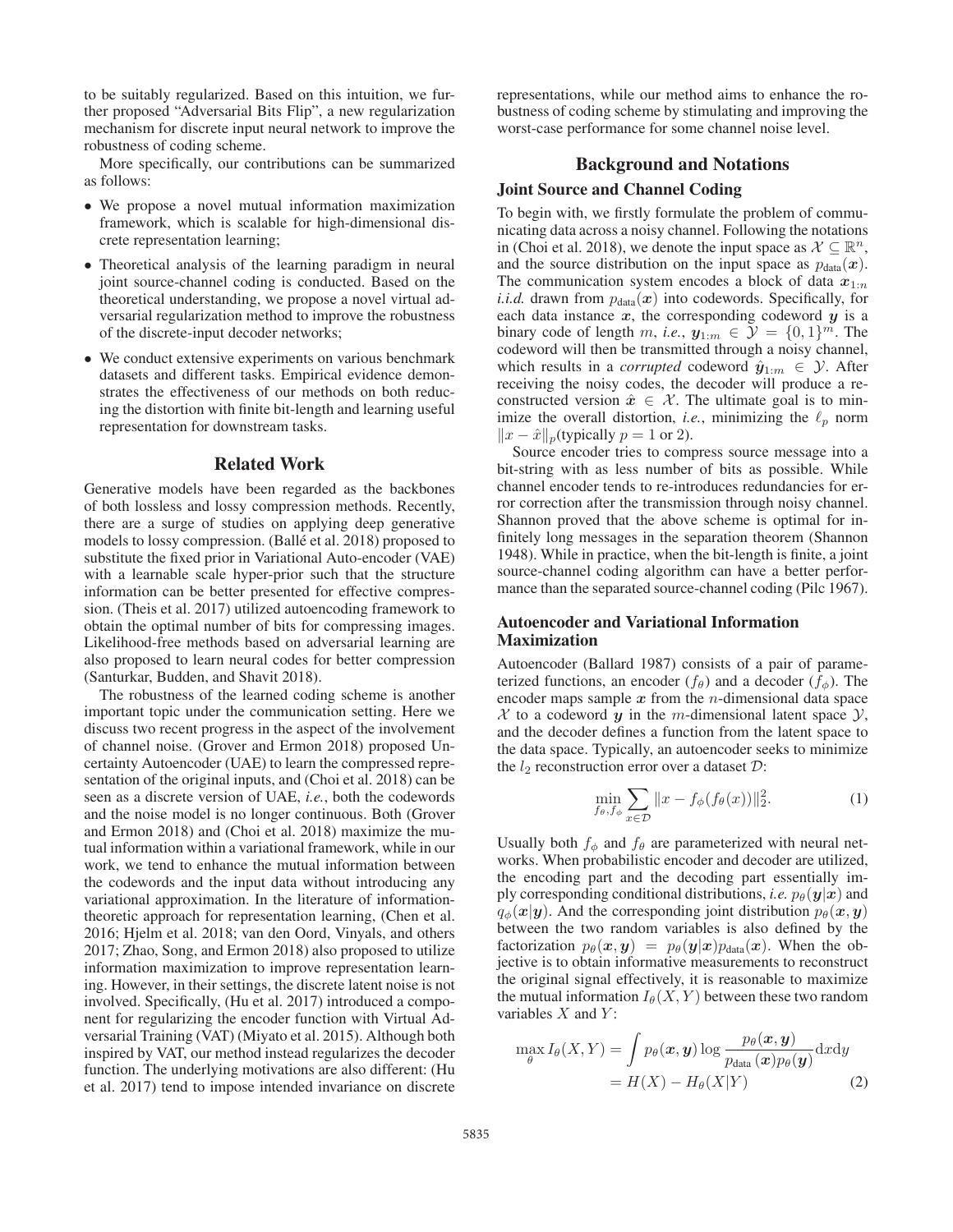Here  $H$  stands for differential entropy. Estimating and optimizing the mutual information between high-dimensional random variables is intractable. However, the mutual information can actually be lower bounded by introducing a variational approximation of the posterior  $p_{\theta}(\mathbf{x}|\mathbf{y})$ . With  $q_{\phi}(\mathbf{x}|\mathbf{y})$  representing the variational distribution, the lower bound can be written as:

$$
H(X) + \mathbb{E}_{p_{\theta}(\boldsymbol{x}, \boldsymbol{y})}[\log q_{\phi}(\boldsymbol{x}|\boldsymbol{y})] \le I_{\theta}(X, Y) \qquad (3)
$$

The bound is tight when the variational distribution  $q_{\phi}(\mathbf{x}|\mathbf{y})$ matches the true posterior  $p_{\theta}(\mathbf{x}|\mathbf{y})$ . Since  $H(X)$  is the entropy of data distribution, it can be treated as a constant during the optimization of  $\theta$  and  $\phi$ . The final objective of the stochastic optimization can be concluded as (Grover and Ermon 2018):

$$
\max_{\theta,\phi} \mathbb{E}_{p_{\theta}(\boldsymbol{x},\boldsymbol{y})} [\log q_{\phi}(\boldsymbol{x}|\boldsymbol{y})] \tag{4}
$$

# Neural Error Correcting and Source Trimming **Codes**

Let  $X, Y, \hat{Y}, \hat{X}$  the random variables for the inputs, codewords, noisy codewords after channel corruption, and the reconstructed data by decoder. (Choi et al. 2018) modeled a coding process with the following graphical model  $X \rightarrow$  $Y \to \hat{Y} \to \hat{X}$ :

$$
p(\boldsymbol{x}, \boldsymbol{y}, \hat{\boldsymbol{y}}, \hat{\boldsymbol{x}}) = p_{\text{data}}(\boldsymbol{x}) p_{\theta}(\boldsymbol{y}|\boldsymbol{x}) p_{\text{channel}}(\hat{\boldsymbol{y}}|\boldsymbol{y}; \epsilon) q_{\phi}(\hat{\boldsymbol{x}}|\hat{\boldsymbol{y}})
$$
 (5)

Here  $p_{channel}(\hat{\mathbf{y}}|\mathbf{y}; \epsilon)$  denotes the probabilistic model of the noisy channel, *i.e.*, flipping each bit with probability  $\epsilon$ . Inspired by recent advancements of latent-variable generative models, (Choi et al. 2018) proposed a variational information maximization method based on Eq. 4 to improve the information theoretic dependency between the input  $X$  and the noisy codeword  $Y$  in joint source-channel coding.

# Methodology

### **Motivation**

Optimizing the variational bound as proposed in (Choi et al. 2018) can approximately maximize the corresponding mutual information between the data and noisy codewords. However, it should be noticed that previous variational approximation based method is mainly limited by the capacity of the parameterized variational distribution family (Kingma and Welling 2013) and high-variance gradient estimation. In this paper, we take an alternative perspective: the maximization of  $I(X, \hat{Y})$  can be decomposed into maximizing  $I(X, Y)$  and minimizing the information loss during noisy channel corruption. Based on the above decomposition, we propose a novel method to sidestep the limitations of variational approximation and further improve the error correction ability. To be more specific,  $I(X, Y)$  is maximized without involving a parameterized variational distribution and the robustness of a coding scheme is strengthened in an adversarial fashion for reducing information loss.

In the following, we first introduce our method on how to directly impose mutual information maximization without involving variational distribution in joint source-channel



Figure 1: Overview of our proposed IABF algorithm. Green: encoder and decoder networks. *x* denotes the input data and *x*ˆ denotes the reconstructed data from coding. *y* denotes the codeword before the noisy channel and  $\hat{y}$  denotes the noisy codeword. Training procedure: First (black arrows), we encode the input data  $x$  to  $y$ , then we directly decode the clean code *y* and compute the reconstruction loss. According to the reconstruction loss, we compute the gradients of different bits. Secondly (blue arrows), we flip the bits according to the gradient norm and obtain the noisy code  $\hat{y}$ . Finally (red arrow), we compute the reconstruction loss between *x* and  $\hat{x}$  and the mutual information loss between  $x$  and  $y$ , and then update the parameters of encoder and decoder networks according to the two loss components.

coding. Then we conduct a theoretical study on the learning paradigm of the NECST where we demonstrate that injecting latent noise essentially smooths the amortized decoder function. Based on the analysis, we propose a regularization method "Adversarial Bit Flip", which can effectively regularize the decoder by virtually attacking the vulnerable bits during training, which further improve the robustness of the learned coding scheme.

# Information Maximization with Discrete Representation

The sample space of M-bit codeword can be denoted as  $\mathcal{Y} =$  $\mathcal{Y}_1 \times \cdots \times \mathcal{Y}_M$ , where  $\mathcal{Y}_m \equiv \{0, 1\}$  and  $Y_m$  stands for the random variable for the m-th bit in codewords. We seek to learn a probabilistic encoder  $p_{\theta}(\mathbf{y}_1, \cdots, \mathbf{y}_M|\mathbf{x})$  which implies the optimal coding strategy. Following previous works (Kingma and Welling 2013; Grover and Ermon 2018), we also leverage the mean-field assumption when modeling the conditional distribution with neural networks, *i.e.*

$$
p_{\theta}(\mathbf{y}_1,\ldots,\mathbf{y}_M|\mathbf{x}) = \prod_{d=1}^M p_{\theta}(\mathbf{y}_d|\mathbf{x})
$$
 (6)

The mutual information  $I(Y_1, \dots, Y_M; X)$  between the codewords and inputs is intractable for large bits number M, as the summation over an exponential number of terms is involved. Following (Brown 2009), we derive the mutual information between a set of codewords and inputs as the following sum of Interaction Information terms:

$$
I(Y_{1:M}; X) = \sum_{T \subseteq S, |T| \ge 1} I(T \cup Y) \tag{7}
$$

where  $S \equiv \{Y_1, \dots, Y_M\}$ . With similar approximation by truncating all the higher order terms with  $|T| > 2$  (Hu et al.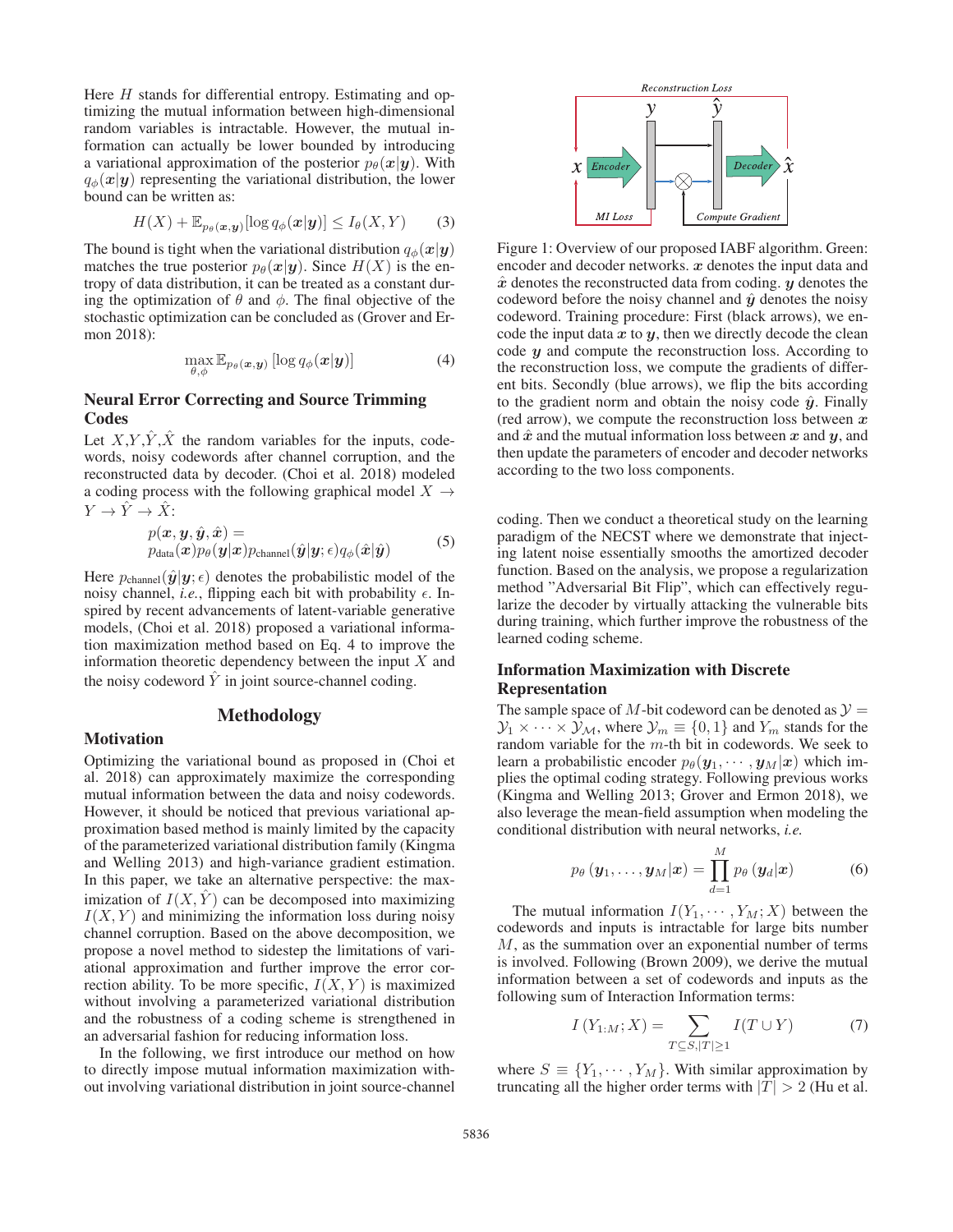2017; Brown 2009; Erin Liong et al. 2015), the new approximated target can be illustrated as:

$$
\sum_{d=1}^{M} I(Y_d; X) + \sum_{1 \le d \ne d' \le M} I(\{Y_d, Y_{d'}, X\})
$$
(8)

Note that under the mean-field assumption in Eq. 6, the pairwise interaction information can be derived as:

$$
I(\{Y_d, Y_{d'}, X\}) \equiv I(Y_d; Y_{d'}|X) - I(Y_d; Y_{d'})
$$
  
= -I(Y\_d; Y\_{d'}) (9)

Substituting Eq. 8 into Eq. 9, we get the approximated mutual information maximization term:

$$
I(Y_{1:M};X) = \sum_{d=1}^{M} I(X;Y_d) - \sum_{1 \le d \ne d' \le M} I(Y_d;Y_{d'}) \tag{10}
$$

The final objective consists of two terms. The first term  $\sum_{d=1}^{M} I(X; Y_d) = \sum_{d=1}^{M} (H(Y_d) - H(Y_d|X))$  corresponds to maximizing the the summation of mutual information between data and each bit of codewords, which can be easily derived under the situation of binary representation:

$$
H(Y_d) \equiv h(p_{\theta}(\mathbf{y}_d)) = H\left(\frac{1}{N} \sum_{i=1}^{N} p_{\theta}(\mathbf{y}_d | \mathbf{x}^{(i)})\right)
$$

$$
H(Y_d | X) \equiv \frac{1}{N} \sum_{i=1}^{N} H\left(p_{\theta}\left(\mathbf{y}_d | \mathbf{x}^{(i)}\right)\right)
$$
(11)

where  $H(\cdot)$  denotes the entropy of a discrete distribution and N stands for the number of samples. However, the second term in Eq. 10 corresponds to the orthogonality constraint which dedicates to removing the redundancy between different dimension of codewords. To impose the orthogonality constraint on different dimensions of codewords, instead of directly optimizing the intractable target in Eq. 10, we introduce Total Correlation as an independence measure of multi-dimensional random variable:

$$
TC(Y_{1:M}) = D_{\text{KL}}\left(p_{\theta}(\boldsymbol{y}_{1:M}) \|\prod_{j=1}^{M} p_{\theta}(\boldsymbol{y}_{j})\right)
$$
(12)

Samples from marginal distribution  $p_\theta$  can be easily obtained through the following ancestral sampling procedure:  $\mathbf{x} \sim p(\mathbf{x}), \mathbf{y}_{1:M} \sim p_{\theta}(\mathbf{y}_{1:M}|\mathbf{x})$ . And sampling for distribution  $\prod_{j=1}^{M} p_{\theta}(y_j)$  can be implemented through randomly permuting across a batch of samples from  $p_{\theta}(\mathbf{y}_{1:M})$  for each dimension. To optimize  $TC(Y_{1:M})$ , we leverage the density ratio estimation trick as illustrated in (Kim and Mnih 2018). We mix up the samples from  $p_{\theta}(\mathbf{y}_{1:M})$  and  $\prod_{j=1}^{M} p_{\theta}(\mathbf{y}_{j})$ , and train a MLP classifier to output the probability  $C_{\psi}$  of a codeword coming from  $p_{\theta}(\mathbf{y}_{1:M})$  with the following objective:

$$
\mathbb{E}_{\boldsymbol{y}_{1:M} \sim p_{\theta}(\boldsymbol{y}_{1:M})}[\log C_{\psi}(\boldsymbol{y}_{1:M})] + \mathbb{E}_{\boldsymbol{y}_{1:M} \sim \prod_{j=1}^{M} p_{\theta}(\boldsymbol{y}_{j})}[\log(1 - C_{\psi}(\boldsymbol{y}_{1:M}))]
$$
(13)

And the total correlation can be approximated as (Goodfellow 2014):

$$
TC(\boldsymbol{y}_{1:M}) = \mathbb{E}_{p_{\theta}(\boldsymbol{y}_{1:M})} \left[ \log \frac{p_{\theta}(\boldsymbol{y}_{1:M})}{\prod_{j=1}^{M} p_{\theta}(\boldsymbol{y}_{j})} \right]
$$

$$
\approx \mathbb{E}_{p_{\theta}(\boldsymbol{y}_{1:M})} \left[ \log \frac{C_{\psi}(\boldsymbol{y}_{1:M})}{1 - C_{\psi}(\boldsymbol{y}_{1:M})} \right] = \hat{TC}(\boldsymbol{y}_{1:M}) \quad (14)
$$

# Amortized Decoder Regularization with Adversarial Bit Flip

Given variational family  $Q$  and the joint distribution  $p_{\theta}(\boldsymbol{x}, \boldsymbol{y})$  implicitly defined by the encoder function  $p_{\theta}(\boldsymbol{y}|\boldsymbol{x})$ and  $p_{data}(x)$ , the variational mutual information maximization can be formalized as:

$$
\max_{\theta} \mathbb{E}_{p_{data}(\boldsymbol{x})p_{\theta}(\boldsymbol{y}|\boldsymbol{x})} [H(p_{\theta}(\cdot|\boldsymbol{y})) - \min_{q \in \mathcal{Q}} D_{\mathrm{KL}}(p_{\theta}(\boldsymbol{x}|\boldsymbol{y}) || q(\boldsymbol{x})))] \quad (15)
$$

where  $D_{\text{KL}}(\cdot||\cdot)$  denotes the Kullback-Leibler divergence. It can be shown that variational bound approximates the original objective best when we use the best decoding distribution  $q_{\boldsymbol{y}}^*(x)$  for each  $\boldsymbol{y} \sim p_{\theta}(\boldsymbol{y})$ . The amortized optimization (Choi et al. 2018) turns the individual optimization procedure for finding the optimal decoding distribution for each codeword *y* into a single regression problem by using a recognition model  $f_{\phi}: \mathcal{Y} \to \mathcal{Q}$  to predict  $q_{\bm{y}}^{*}(x)$ . And the function  $f_{\phi}$  can be concisely represented as the conditional distribution  $q_{\phi}(x|\mathbf{y})$  which results in the form of objective in Eq. 4. The amortization is appealing in neural joint sourcechannel coding as the amortized decoder can very efficiently map the transmitted code into its best reconstruction at test time. However, amortization with the neural network as the variational function family is over-expressive in many cases and prone to overfitting (Shu et al. 2018), while the objective of joint source-channel coding is to find the coding scheme which can generalize to the unseen test data and achieve the desired compression performance. Hence regularizing the capacity of amortization family can be seen as the way to refine the decoder module to match the expected desiderata.

NECST as an Amortized Decoder Regularization In NECST, the final objective is to maximize the variational bound of mutual information between the corrupted codewords and the input data:

$$
\max_{\theta,\phi} \mathbb{E}_{\boldsymbol{x} \sim p_{\text{data}}(\boldsymbol{x})} \mathbb{E}_{\boldsymbol{y} \sim p_{\text{noisy}}(\boldsymbol{y}|\boldsymbol{x};\epsilon,\theta)} \left[ \log q_{\phi}(\boldsymbol{x}|\boldsymbol{y}) \right]
$$
(16)

where

$$
p_{\text{noisy}}(\mathbf{y}|\mathbf{x}; \epsilon, \theta) = \sum_{\hat{\mathbf{y}} \in \hat{\mathcal{Y}}} p_{\theta}(\hat{\mathbf{y}}|\mathbf{x}) p_{\text{channel}}(\mathbf{y}|\hat{\mathbf{y}}; \epsilon)
$$
(17)

is defined according to a different noise channel. Following the typical setting of joint source-channel coding, we briefly introduce two widely used discrete channel models: (1) the binary erasure channel (BEC); and (2) the binary symmetric channel (BSC). In BEC, each bit may be i.i.d. erased into an unrecognized symbol with some probability  $\epsilon$ , and the uncorrupted bits will be transmitted faithfully. In BSC, each bit will be flipped independently with probability  $\epsilon$ , (e.g.  $0 \rightarrow 1$ ). It is noted that BSC is widely recognized as a more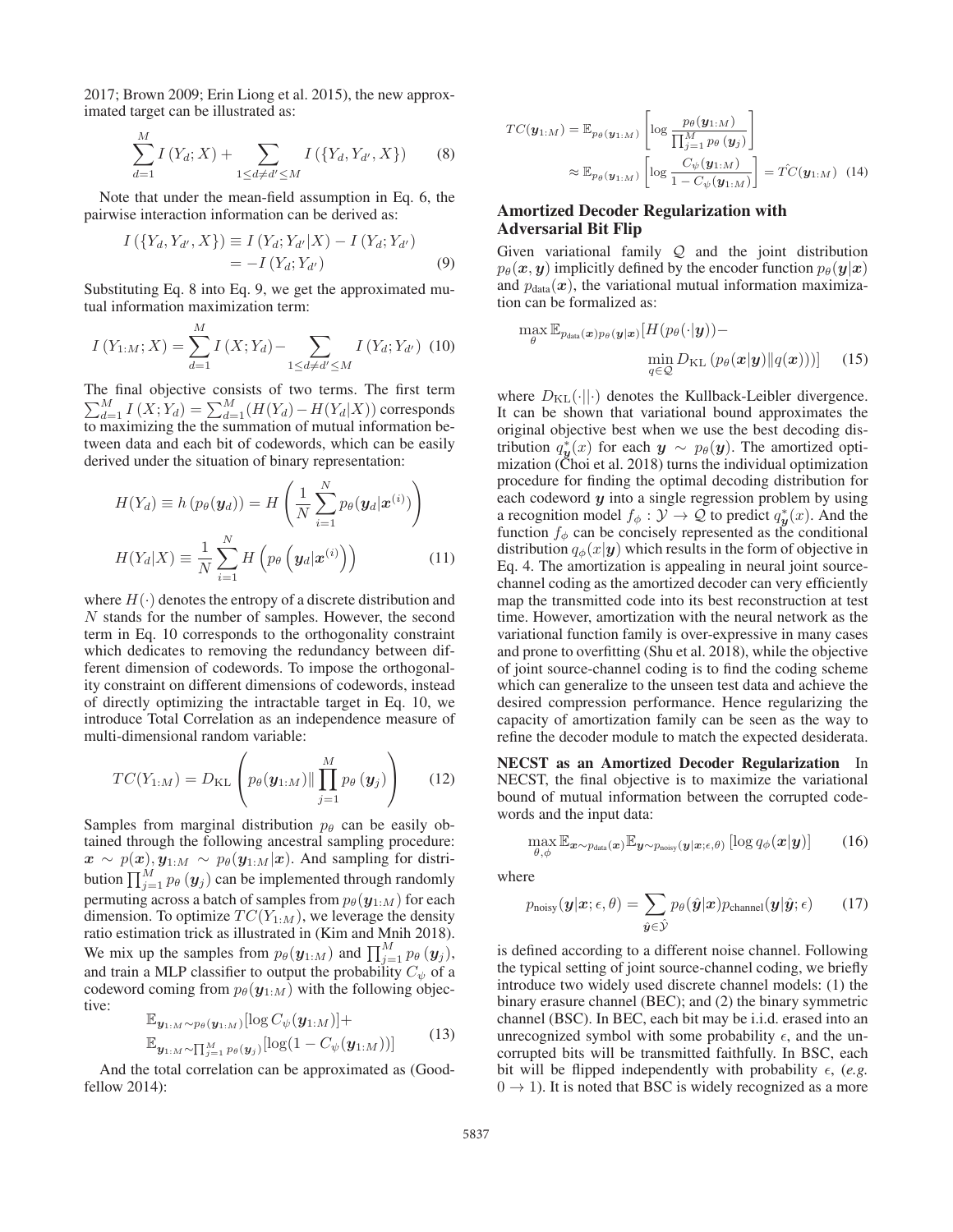difficult communication channel than BEC (Richardson and Urbanke 2008). Hence in the following sections and experiments, we mainly focus on the scenario of BSC. And BEC can be easily adapted from the discussion on BSC. In the BSC channel coding, the whole encoding distribution can be formulated as following (Choi et al. 2018):

$$
p_{\text{noisy}}(\mathbf{y}|\mathbf{x}; \theta, \epsilon)
$$
  
= 
$$
\prod_{i=1}^{m} (\sigma(f_{\theta}(\mathbf{x})_i) - 2\sigma(f_{\theta}(\mathbf{x})_i) \epsilon + \epsilon)^{\mathbf{y}_i}.
$$
 (18)  

$$
(1 - \sigma(f_{\theta}(\mathbf{x})_i) + 2\sigma(f_{\theta}(\mathbf{x})_i) \epsilon - \epsilon)^{(1 - \mathbf{y}_i)}
$$

where each bit  $y_i$  is modeled as an independent Bernoulli distribution, the parameter of the Bernoulli distribution is modeled through a neural network  $f_{\theta}$ , and  $\sigma$  denotes the Sigmoid function. While from the perspective of the decoder module, the injected noise defines a new learning objective for amortized learning:

$$
\max_{\theta} \min_{\phi} I_{\theta}(X, Y) - \sum_{\mathbb{E}_{p_{\text{data}}(\boldsymbol{x})p_{\text{noisy}}(\boldsymbol{y}|\boldsymbol{x};\theta,\epsilon)} [D_{\text{KL}}(p_{\theta}(\boldsymbol{x}|\boldsymbol{y}) \| f_{\phi}(\boldsymbol{y}))]
$$
(19)

We then show that the optimal amortized decoder with the channel noise is the following kernel function. And the noise level  $\epsilon$  actually determine the smoothness of the optimal decoder.

Definition 1 *The univariate kernel of two discrete random variable is defined as following:*

$$
K_1^{(U)}(y_i, y_j) = \begin{cases} P_Y(y_i) & \text{if } y_i = y_j \\ 0 & \text{if } y_i \neq y_j \end{cases} \tag{20}
$$

where  $P_Y$  is the probability mass function of a discrete ran*dom variable* Y *. And the corresponding multi-variate kernel is:*

$$
K\left(\boldsymbol{y}^{(i)}, \boldsymbol{y}^{(j)}\right) = \frac{1}{m} \sum_{k=1}^{m} k_1^{(U)}\left(\boldsymbol{y}_k^{(i)}, \boldsymbol{y}_k^{(j)}\right),\qquad(21)
$$

In our case the perturbed distribution  $P_Y = \sigma(f_\theta(\mathbf{x})_i)$  –  $2\sigma (f_{\theta}(\boldsymbol{x})_{i}) \epsilon + \epsilon$  for  $Y = 1$  and  $P_{Y} = 1 - \sigma (f_{\theta}(\boldsymbol{x})_{i}) +$  $2\sigma (f_{\theta}(\boldsymbol{x})_i)\epsilon - \epsilon$  for  $Y = 0$ . We refer to the corresponding kernel with noise level  $\epsilon$  as  $K_{\epsilon}$ .

Theorem 1 *The optimal amortized decoder given a fixed encoder in Eq. 19 is a kernel regression model, which can be illustrated as:*

$$
f_{\epsilon,\phi}^*(\boldsymbol{y}) = \argmin_{f_{\phi} \in \mathcal{F}(q)} \sum_{i=1}^n w_{\epsilon} \left( \boldsymbol{y}, \boldsymbol{y}^{(i)} \right) \cdot D_{\mathrm{KL}} \left( p_{\theta} \left( \boldsymbol{x} | \boldsymbol{y}^{(i)} \right) \| f_{\phi}(\boldsymbol{y}) \right)
$$

where  $w_{\epsilon} (y, y^{(i)}) = \frac{K_{\epsilon}(y, y^{(i)})}{\sum_{k} K_{\epsilon}(y, y^{(i)})}$  $\frac{K_{\epsilon}(\mathbf{y}, \mathbf{y})}{\sum_{j} K_{\epsilon}(\mathbf{y}, \mathbf{y}^{(j)})}$ ;  $K_{\epsilon}$  denote the kernel *function defined in Definition 1 with*  $\epsilon$  *as the noise level; n denotes the number of training samples.*

Theorem. 1 states that the optimal amortized decoder is related to the noise level  $\epsilon$ . And the optimal  $f_{\epsilon,\phi}^*(y)$  corresponds to the decoding procedure which minimizes the weighted Kullback-Leibler(KL) divergence from  $f_{\epsilon,\phi}^*(y)$  to each  $p_{\theta}(\boldsymbol{x}|\boldsymbol{y})$ . The weighting function  $w_{\epsilon}(\boldsymbol{y}, \boldsymbol{y}^{(i)})$  depends

### Algorithm 1 Infomax Adversarial Bits Flip

- 1: **Input:** Dataset( $X$ ) to be compressed. Channel noise level  $\epsilon$ .
- 2: Initialize the parameters of encoder  $p_{\theta}(\mathbf{y}_1, \dots, \mathbf{y}_M|\mathbf{x}),$ the parameter of decoder  $q_{\phi}(\boldsymbol{x}|\boldsymbol{y}_{1},\dots,\boldsymbol{y}_{M})$  and a Classifier  $C_{\psi}$ .
- 3: repeat
- 4: Sample a batch of samples from Dataset: *x* ∼  $p_{data}(\boldsymbol{x})$
- 5: Sample the corresponding latent codes  $y \sim p_{\theta}(y|x)$ .
- 6: Permute *y* across the batch of samples for each dimension to get *y*∗.
- 7: Update  $\psi$  according to the classification loss:
- 8:  $\log C_{\psi}(\mathbf{y}) + \log(1 C_{\psi}(\mathbf{y}^*))$
- 9: Update  $\theta$ ,  $\phi$  according to the objective in Eq. 29:
- 10:  $\mathcal{L}_{rec}(\phi, \theta; \boldsymbol{x}, \epsilon) + \lambda \mathcal{L}_{info}(\theta; \boldsymbol{x})$
- 11: until Convergence
- 12: Output: Learned joint source-channel coding scheme  $p_{\theta}(\mathbf{y}|\mathbf{x})$  and amortized decoder  $q_{\phi}(\mathbf{x}|\mathbf{y})$

on the Bernoulli parameter of decoder output  $\sigma(f_{\theta}(\boldsymbol{x})_i)$ and the noise level  $\epsilon$ . It can be found that the noise level  $\epsilon$  forces the decoder to get similar reconstruction outputs with similar codewords under a predefined similarity measure. When the channel noise reach the highest level ,*i.e.*  $\epsilon = 0.5$ , the weighted function will then turn into constant  $w_{\epsilon}(y, y^{(i)}) = \frac{1}{n}$ . Intuitively, the noise level is related to the smoothness of the decoder function: how much a single decoding procedure will be influenced by the other decoding procedures.

Formally, we have the following proposition:

Proposition 1 *With a regularized amortization objective as:*

$$
R(\phi; \epsilon) = \min_{f_{\phi} \in \mathcal{F}(q)} \mathbb{E}_{p(\boldsymbol{x})p_{\text{noisy}}(\boldsymbol{y}|\boldsymbol{x};\theta,\epsilon)} [D_{\text{KL}}(p_{\theta}(\boldsymbol{x}|\boldsymbol{y})||f_{\phi}(\boldsymbol{y}))]
$$
(22)

*The following condition is satisfied if the input is closed under the permutation: if*  $f_{\phi}(y) \in \mathcal{F}(q)$  *then the noised version*  $f_{\phi}(\hat{\mathbf{y}};\epsilon) \in \mathcal{F}(q)$ , where  $f_{\phi}(\hat{y};\epsilon)$  denotes perturb the *input*  $\hat{y}$  *with noise channel*  $p_{channel}(\hat{y}|\mathbf{y}; \epsilon)$ *. Then it is satisfied that when*  $0 \le \epsilon_1 < \epsilon_2 < 0.5$ ,  $R(\phi; \epsilon_1) \le R(\phi; \epsilon_2)$  *for all*  $\phi \in \Phi$ *.* 

Theorem. 1 and Proposition. 1 show that with a larger noise level, the decoder is further regularized and forced to be smoother. And the objective with smaller  $\epsilon$  in Eq. 19 is necessarily bounded by the objective with larger  $\epsilon$ . So the regularized objectives are valid lower bounds of the original variational bound of mutual information in Eq. 4, where the  $\epsilon$  can be seen as 0.

Adversarial Bit Flip Above theoretical analysis helps us build connections between neural joint source-channel coding and regularized amortized optimization. Hence there is strong motivation to design effective regularization strategy for the amortized decoder and improve the stability and generalization performance of the coding scheme. In the continuous setting, the intended regularization of neural networks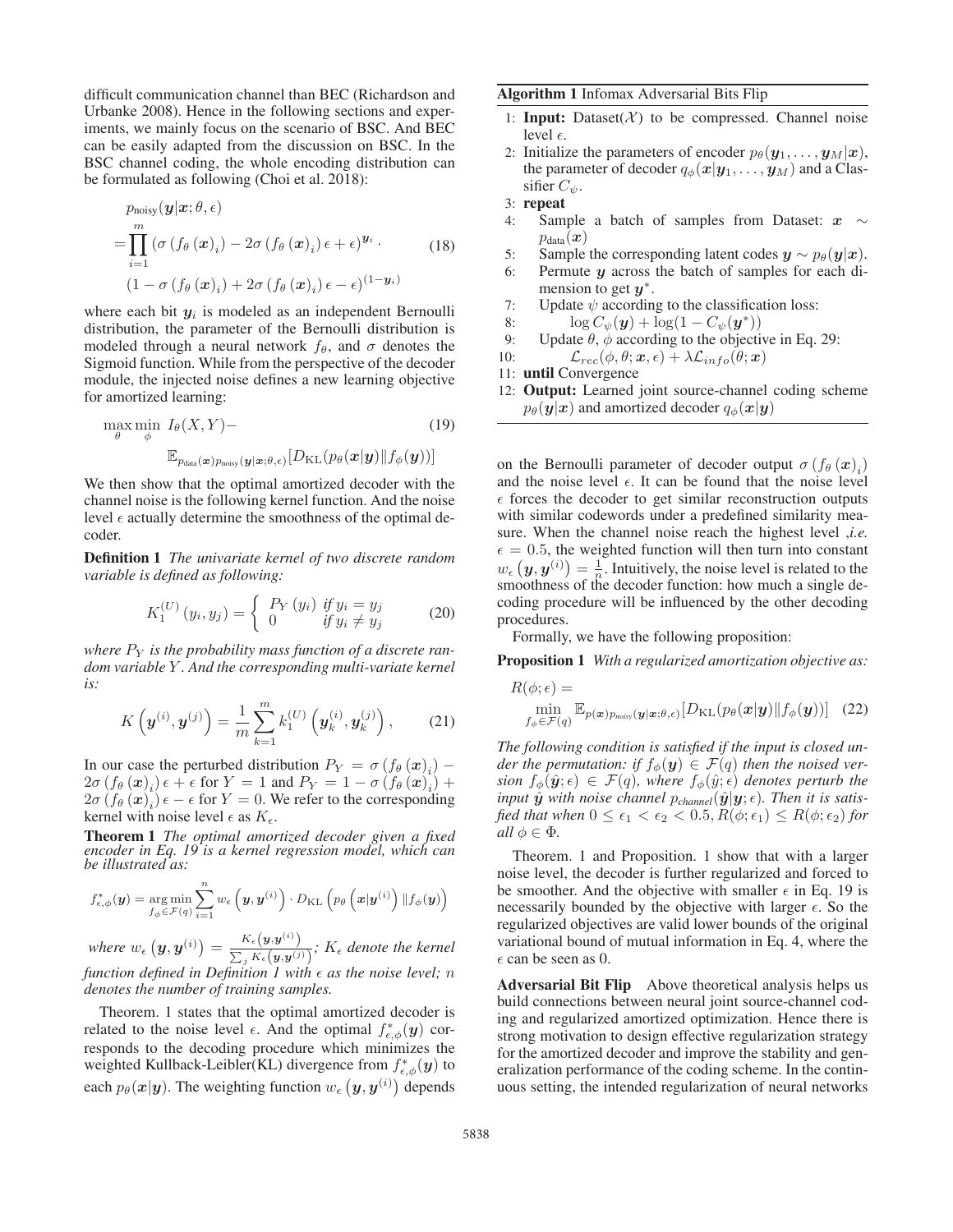can be imposed through local perturbations (Miyato et al. 2015; Bachman, Alsharif, and Precup 2014), where the neural network is encouraged to be invariant towards the perturbation. More specifically, in Virtual Adversarial Training (VAT) (Miyato et al. 2015), the perturbation is selected as the adversarial direction based on first-order gradient. However, in our scenario, we tend to inject noise on the binary codewords which makes the gradient-based perturbation strategy no longer applicable. Inspired by VAT, we introduce the following "adversarial bit flip" procedure. Given a M-bit codeword  $y \sim p_{\theta}(y|x)$ , we first calculate the gradient with respect to the reconstruct loss  $\mathcal{L} = \log q_{\phi}(\mathbf{x}|\mathbf{y})$ :

$$
\nabla_{\mathbf{y}} \mathcal{L} = \left[ \frac{\partial \mathcal{L}}{\partial \mathbf{y}_1}, \dots, \frac{\partial \mathcal{L}}{\partial \mathbf{y}_M} \right] \tag{23}
$$

The naive perturbation is to get the corrupted bits  $\hat{y}$  by:

$$
\hat{\mathbf{y}} = \mathbf{y} + \text{sign}\left(\nabla_{\mathbf{y}} \mathcal{L}\right) \tag{24}
$$

where the sign  $(\nabla_{\mathbf{y}}\mathcal{L}) \in \{-1, +1\}^M$ . Since the codewords is constrained to be binary, perturbation following Eq. 24 may output numbers not in  $\{0, 1\}$ . Note that the bit flip should only happen in two situations, when the original bits is 0 and the corresponding gradient is positive or the original bit is 1 and the corresponding gradient is negative. Then we refine the perturbation procedure as following:

$$
\mathbf{m} = \mathbf{y} \oplus (\text{sign}\left(\nabla_{\mathbf{y}} \mathcal{L}\right) / 2 + 0.5) \tag{25}
$$

$$
\hat{y} = y \oplus m \tag{26}
$$

where  $\oplus$  denotes the XOR operation. The key motivation of above procedure lies in that we leverage the gradient information as guidance to find the most *vulnerable* bits and virtually attack these bits, which will implicitly force the information uniformly-distributed along different dimensions. From another perspective, the Adversarial Bit Flip can be seen as simulating the worst possible case given noise level fixed, which can provide more informative signal to improve the robustness. The whole training procedure is summarized in Algorithm 1.

### **Experiments**

In this section, we firstly introduce the implementation and optimization in details. Then following the evaluation framework in (Choi et al. 2018), results on several benchmark datasets: BinaryMNIST, MNIST (LeCun 1998), Omniglot (Lake, Salakhutdinov, and Tenenbaum 2015) and CI-FAR10 (Krizhevsky, Hinton, and others 2009) are provided to demonstrate the effectiveness of our methods on compression and error correction.<sup>1</sup>.

#### Objective and Optimization Procedure

With the definition in Eq. 11 and Eq. 14, the mutual information maximization term for increasing  $I(X, Y)$  is:

$$
\sum_{d=1}^{M} (H(Y_d) - H(Y_d|X)) - \hat{T}C(Y_{1:M}) \equiv \mathcal{L}_{info}(\theta; \mathbf{x}) \tag{27}
$$

And the adversarial bits flip term can be illustrated as:

$$
\sum_{\boldsymbol{x}\in\mathcal{D}}\mathbb{E}_{\boldsymbol{y}\sim p_{adv}(\boldsymbol{y}|\boldsymbol{x};\epsilon,\theta)}\left[\log q_{\phi}(\boldsymbol{x}|\boldsymbol{y})\right] \equiv \mathcal{L}_{rec}(\phi,\theta;\boldsymbol{x},\epsilon)
$$
\n(28)

Combining the above two components, we derive the final objective of our Infomax Adversarial Bits Flip(IABF) as following:

$$
\max_{\theta,\phi} \mathcal{L}_{rec}(\phi,\theta;\boldsymbol{x},\epsilon) + \lambda \mathcal{L}_{info}(\theta;\boldsymbol{x}) \tag{29}
$$

where  $\lambda$  is the only hyperparameter and selected from a small candidate set  $\{0.1, 0.01, 0.001\}$  during the experiments. The perturbed distribution implied by adversarial bit flip  $p_{adv}(\mathbf{y}|\mathbf{x}; \epsilon, \theta)$  is approximated with a continuous relaxation of Eq. 26:

$$
p_{adv}(\mathbf{y}|\mathbf{x}; \theta, \epsilon)
$$
  
= 
$$
\prod_{i=1}^{m} (\sigma(f_{\theta}(\mathbf{x})_i) - 2\sigma(f_{\theta}(\mathbf{x})_i) \epsilon_i^* + \epsilon_i)^{\mathbf{y}_i}.
$$
 (30)  

$$
(1 - \sigma(f_{\theta}(\mathbf{x})_i) + 2\sigma(f_{\theta}(\mathbf{x})_i) \epsilon_i^* - \epsilon_i^*)^{(1 - \mathbf{y}_i)}
$$

Instead of directly applying the same  $\epsilon$  level noise on all the dimensions, here the noise level on *i*-dimension  $\epsilon_i \propto$  $\|\frac{\partial \mathcal{L}}{\partial y_i}\|$  satisfying that  $\sum_{d=1}^M \epsilon_i = M\epsilon, 0 \leq \epsilon_i \leq 1$ . And  $\epsilon_i^*$ indicates the modified noise level with with the mask code *m* as shown in Eq. 25, *i.e*  $\epsilon_i^* = \epsilon_i \cdot m_i$ .

Another practical challenge lies in the optimization procedure of  $\mathcal{L}_{rec}(\phi, \theta; \mathbf{x}, \epsilon)$ , the gradient of the encoder parameters  $\theta$  is non-trivial to estimate. Hence we adapted VIMCO (Mnih and Rezende 2016; Choi et al. 2018), a multi-sample variational lower bound objective for obtaining low-variance gradients. Following (Choi et al. 2018), we also use the

| <b>Binary MNIST</b> | 0.1    | 0.2    | 0.3    | 0.4     |
|---------------------|--------|--------|--------|---------|
| 100-bit NECST       | 0.116  | 0.150  | 0.193  | 0.249   |
| 100-bit ABF         | 0.114  | 0.149  | 0.191  | 0.244   |
| 100-bit IABF        | 0.113  | 0.147  | 0.189  | 0.241   |
| Omniglot            | 0.1    | 0.2    | 0.3    | 0.4     |
| 200-bit NECST       | 24.693 | 31.538 | 39.657 | 47.888  |
| 200-bit ABF         | 24.192 | 31.430 | 39.039 | 47.827  |
| 200-bit JABF        | 24.132 | 31.373 | 38.936 | 47.608  |
| <b>CIFAR10</b>      | 0.1    | 0.2    | 0.3    | 0.4     |
| 500-bit NECST       | 63.238 | 74.402 | 89.619 | 117.803 |
| 500-bit ABF         | 58.992 | 71.338 | 83.192 | 116.874 |
| 500-bit IABF        | 55.351 | 70.525 | 83.193 | 116.281 |
| <b>MNIST</b>        | 0.1    | 0.2    | 0.3    | 0.4     |
| 100-bit NECST       | 14.439 | 22.556 | 34.377 | 48.291  |
| 100-bit ABF         | 13.369 | 22,013 | 33.319 | 48.041  |
| 100-bit IABF        | 13.251 | 22.026 | 33.176 | 46.555  |

Table 1:  $\mathcal{L}^2$  squared reconstruction error loss (per image) of NECST vs. IABF. The error is calculated on test set.

<sup>&</sup>lt;sup>1</sup>The codebase for this work can be found at https://github.com/ MinkaiXu/neural-coding-IABF.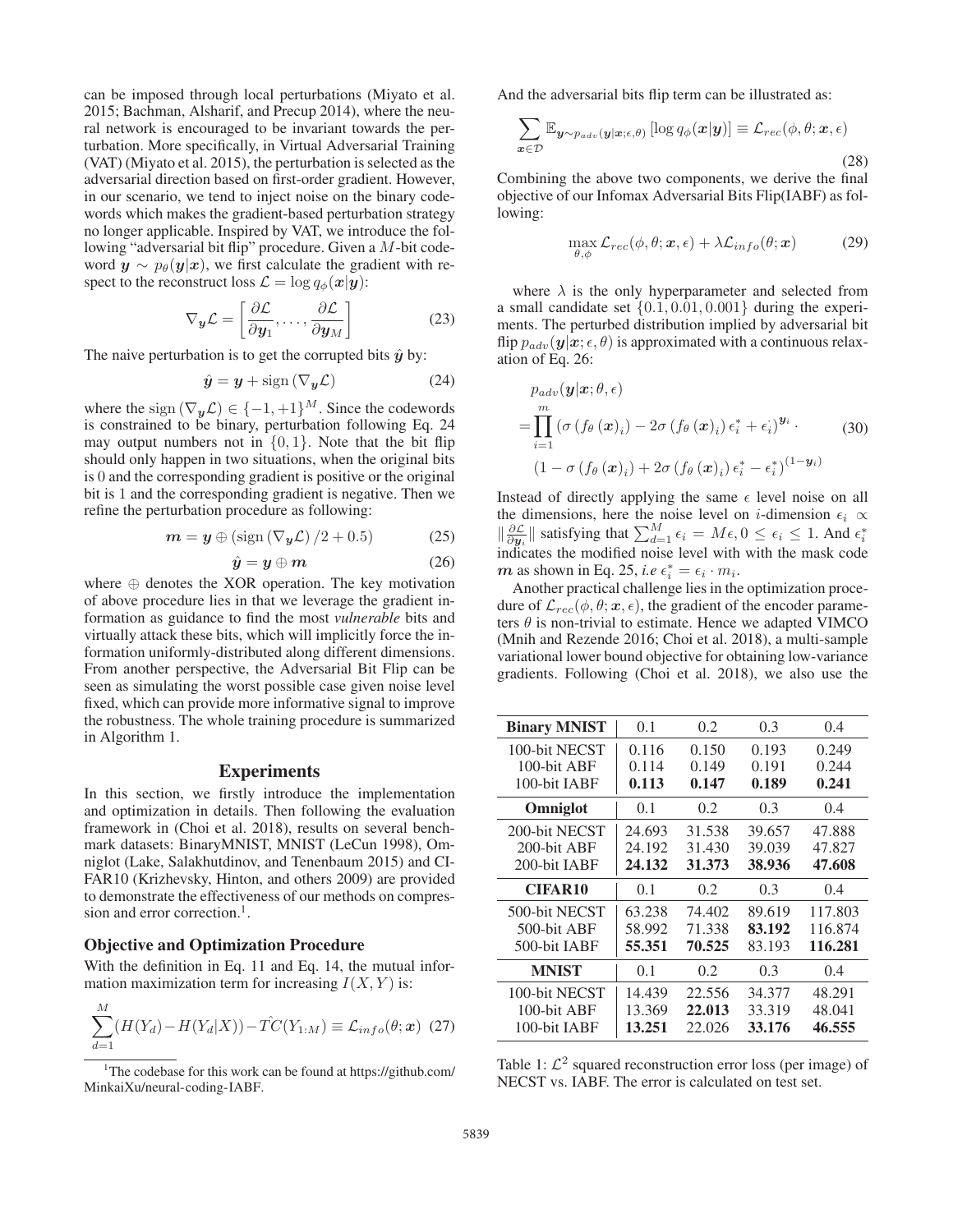

Figure 2:  $\mathcal{L}^2$  reconstruction error (per image) of IABF vs. NECST on CIFAR-10 dataset. The error is calculated on validation set during training. Different figure correspond to different noise level. Red: NECST. Green: IABF.

multi-sample objective with  $K = 5$ :

$$
\mathcal{L}_{rec}^{K}(\phi, \theta; \boldsymbol{x}, \epsilon) = \sum_{\boldsymbol{x} \in \mathcal{D}} \mathbb{E}_{\boldsymbol{y}^{1:K} \sim p_{adv}(\boldsymbol{y}|\boldsymbol{x}; \epsilon, \theta)} \left[ \log \frac{1}{K} \sum_{i=1}^{K} q_{\phi}(\boldsymbol{x}|\boldsymbol{y}^{(i)}) \right]
$$
\n(31)

#### Compression and Error Correction

To validate our proposed method, we demonstrate the effectiveness of IABF on compression and error correction and conduct comparison with NECST, which is currently the state-of-the-art joint source-channel coding methods within the finite bit-length setting.

The evaluation setting is directly adapted from NECST (Choi et al. 2018). With the number of the bits m fixed, we report the corresponding distortion levels(reconstruction errors) on test sets with respect to various noise levels  $\epsilon$  in Table. 1. The test result is reported according to the model with the lowest distortion on the validation set. And as observed, IABF can stably outperform the NECST on all binary and RGB datasets within all noise levels from  $\epsilon = 0.1$  to  $\epsilon = 0.4$ , which demonstrates the stability of IABF on dealing with different data complexity and different channel noise level. To verify the effectiveness of different components, we conduct ablation study on MNIST dataset. ABF stands for simply applying Adversarial Bit Flip without mutual information maximization term. It is shown that the ABF itself can already stably outperform NECST, and the with the information maximization term IABF can further decrease the distortion.

Figure. 2 shows the changes of validation reconstruction error with respect to training timesteps for IABF and NECST. We find that the overall training procedure of IABF is more stable than NECST. It is worth noting that at the



Figure 3: Markov chain samples from NECST and IABF. Models are trained on MNIST dataset with 0.1 noise level.

very beginning of training, the reconstruct error of IABF is higher than NECST. This is due to the fact that at the early stage the encoder is not well trained and hence there is not enough information encoded into the codewords. IABF can more effectively regularize the decoder; however, at this period, the capacity of the well-regularized decoder is not enough to produce good reconstruction. As the training goes on, NECST shows obvious instability and overfitting phenomenon while the advantages of IABF will emerge. The information maximization part enables the model to achieve less distortion, and the adversarial bits flip helps stable the training and avoid over-fitting.

# Implicit Generative Modeling

As shown in (Grover and Ermon 2018; Choi et al. 2018), the latent variable model in IABF and NECST specifies an implicit generative model(Mohamed and Lakshminarayanan 2016) under certain conditions. We directly adapt their results here: starting from any data point  $x^{(0)} \sim \mathcal{X}$ , we define a Markov chain over  $\mathcal{X} \times \mathcal{Y}$  with the following transitions:

$$
\boldsymbol{y}^{(t)} \sim p_{\text{noisy}}\left(\boldsymbol{y}|\boldsymbol{x}^{(t)};\theta,\epsilon\right), \boldsymbol{x}^{(t+1)} \sim q_{\phi}(\boldsymbol{x}|\boldsymbol{y}^{(t)}) \quad (32)
$$

We show the samples obtained by running the chain for the model trained with IABF and NECST in Figure. 3. It can be found that the IABF is able to learn a generative model with both better sample quality and diversity than NECST. More specifically, the generative model implied by NECST shows severe model collapse phenomenon due to fact that the information on codewords may be concentrated on several dimensions, which will results in several clusters in the marginal codeword distribution. Hence during sampling, the sampled data may fall into some clusters. While in IABF, both the information maximization term and the adversarial bit flip tend to encourage codewords uniformly distributed, hence there will be fewer clusters and barriers in the latent codeword space which will make the ergodic condition for Markov sampling well satisfied.

### Conclusion

We propose IABF to improve neural joint source-channel coding, where the information theoretic dependency between codewords and data is enhanced without the involve